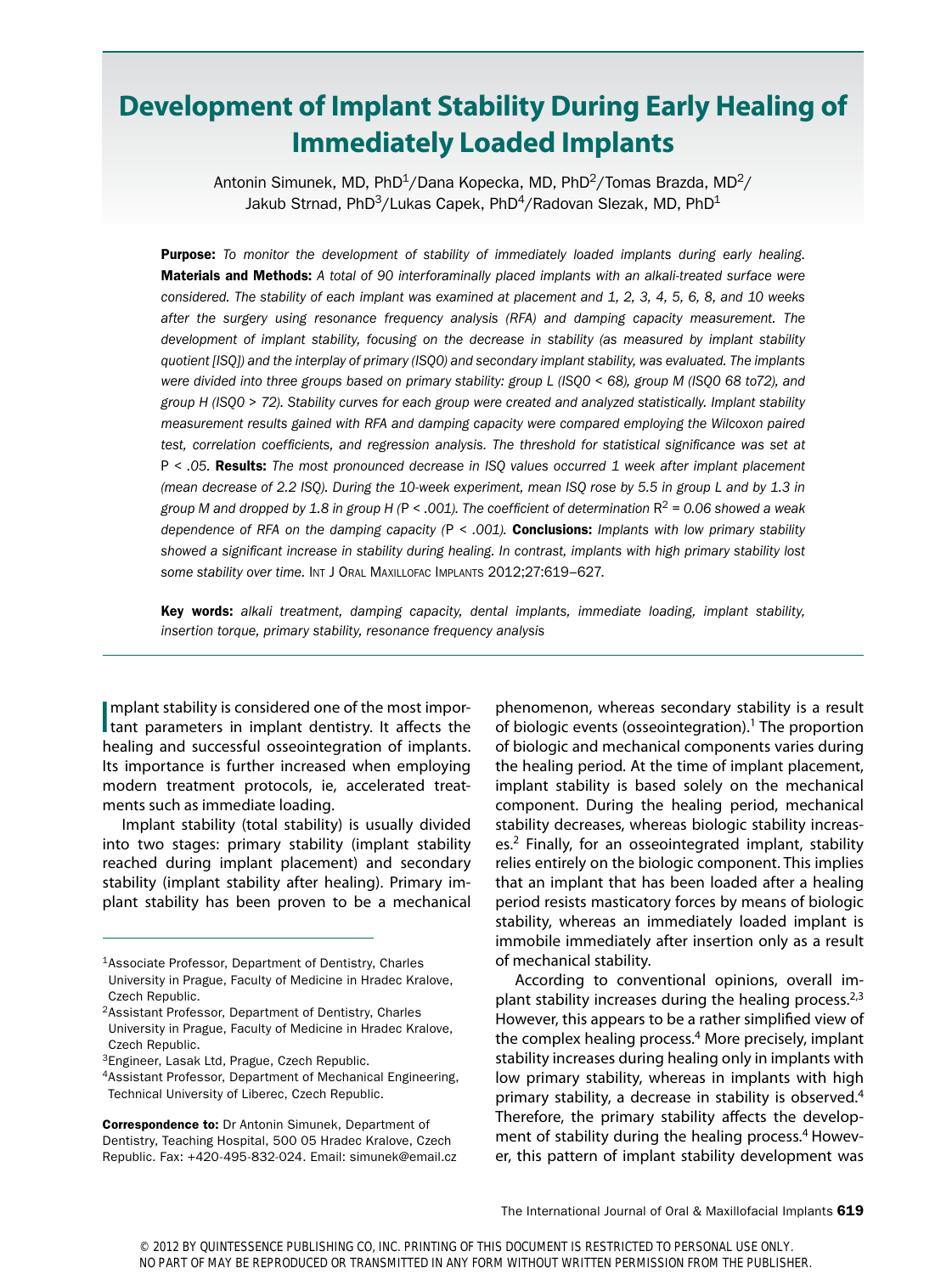demonstrated with a delayed-loading protocol. $2,3$  For immediately loaded implants, the stability curve may follow a different course as a result of the functional loading of implants during the healing period.<sup>5</sup> There is a need for larger studies to confirm this finding.<sup>6,7</sup>

Several methods have been proposed to determine implant stability noninvasively in clinical practice, but only two of them—measurement of the damping capacity and resonance frequency analysis (RFA)—have been considered sufficiently valid.<sup>8,9</sup> The only commercially available device utilizing damping capacity measurement is the Periotest device (Siemens). The determination of implant stability with this device is determined by tapping on a rod abutment and recording its contact time, which is considered to be a function of implant mobility. The result is displayed using numeric values ranging from –8 to +50, referred to as Periotest values (PTVs). The lower the value, the greater the stability.

The most reliable noninvasive method to measure implant stability is RFA. This method was introduced by Meredith et al in 1996.<sup>10</sup> The RFA principle is predominantly used in devices of the Osstell series, with the wireless Osstell being its most recent modification. A magnet on an aluminum metal rod (SmartPeg) is screwed into the implant. After it receives a signal from the device, vibrations in two perpendicular directions are produced. Because the resonance frequency is directional, the highest and the lowest values are presented simultaneously. If the numeric difference between the values is greater than three units, both values are displayed.<sup>2</sup> Higher resonance frequencies correspond to higher implant stability. The resonance frequencies are transformed into implant stability quotients (ISQs), which range from 0 to 100.

Numerous studies have investigated the development of implant stability during the healing period. Some have recorded implant stability only at placement and compared it with the stability obtained after healing is complete.<sup>11</sup> However, this does not provide an accurate record of how implant stability is established. Longitudinal monitoring of implant stability has provided data indicating that implant stability is not established in a linear fashion. In the case of a slow increase in biologic stability and a rapid decrease in mechanical stability, a transient decrease in overall stability during healing occurs. This phenomenon has been termed a "dip" (or "drop" or "gap") in stability.<sup>12,13</sup> In principle, it is caused by the loss of mechanical stability when not sufficiently compensated by the growing biologic stability.

The existence and pattern of the stability dip are probably influenced by a variety of factors, such as the quality of bone, final insertion torque, and implant design, especially its surface. In some studies, no dip was reported, while other studies have reported differences in its timing, duration, and depth.2,5,6–8,12–18 Understanding this issue is crucial for accelerated loading protocols.

The aims of the present prospective clinical study were, in light of previous research,<sup>4</sup> (1) to monitor the development of implant stability in immediately loaded implants during the initial healing period, (*2*) to investigate how primary stability affects stability post-healing, (*3*) to compare measurements of implant stability obtained with RFA and damping capacity, and (*4*) to determine mutual relationships between selected insertion parameters (type of bone, final insertion torque, and primary stability). The experiment was conducted using implants with an alkali-treated surface, a surface that shows signs of bioactivity.

# MATERIALs AND METHODS

Eighteen Caucasian subjects (7 women and 11 men; mean age 57.2  $\pm$  9.7 years) requesting an implantsupported fixed full-arch denture in the mandible were enrolled in the study. No dropouts were observed. Between October 2009 and June 2010, 90 implants were consecutively placed according to the "Teeth in 6 Hours" concept. This concept is based on the insertion of five implants in the interforaminal area of the mandible, which are then immediately loaded by a provisional cantilevered prosthesis fabricated from an existing mandibular removable complete denture and attached to the abutments by means of titanium impression copings.4 All procedures were performed at the Department of Dental Implantology, University Hospital in Hradec Kralove, Czech Republic. The local ethics committee officially approved the design of this study. All patients were informed about the nature of the study and their participation, and written consent according to the Helsinki Declaration of 1994 was granted by every participant.

The inclusion criteria were based upon the patient's current stable medical condition and the ability to withstand the stress of a dental implant surgery. Patients with metabolic bone disease, unstable systemic conditions such as uncontrolled diabetes or untreated hypothyroidism, and those who smoked more than five cigarettes a day were not included.

## Surgical Procedure

All surgical procedures were performed under local anesthesia in an outpatient setting by the same surgeon (AS). Amoxicillin clavulanate (1 g orally twice per day) was prescribed for 6 days; an initial dose (2 g) was administered 1 hour before surgery. All implants were placed in healed extraction sockets at least 6 months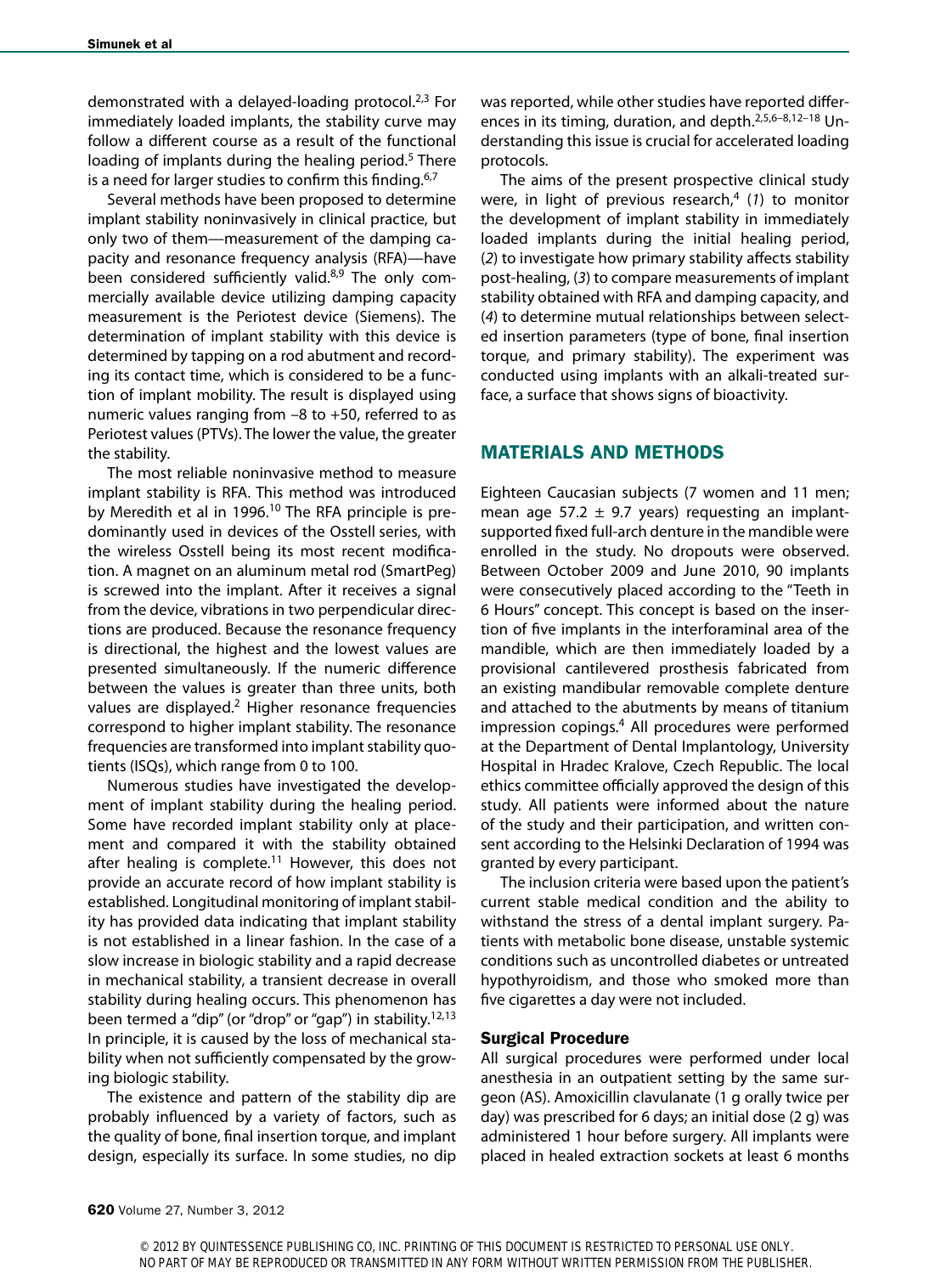after extraction. After a mucoperiosteal flap was raised, both mental nerves were identified and the alveolar crest was contoured as required. Then five self-tapping, screw-form implants with a sandblasted and acid- and alkali-treated surface (Bio, Impladent Straight STI-BIO-C, Lasak Ltd) were inserted at regular intervals into the interforaminal region according to the manufacturer's protocol. All implants were 3.7 mm in diameter and 16 mm in length. The final drill diameter was 3.0 mm; a tap was not used. The final torque of the implants was measured using a torque wrench (torque control device, Lasak Ltd). The bone type was classified using Lekholm and Zarb standards based on the subjective evaluation of the surgeon.

A 4-mm-high abutment for screw-retained prostheses was attached to every implant and was tightened to 35 Ncm using a torque wrench. The wounds were then sutured. Tiaprofenic acid (300 mg) was recommended three times a day for pain relief. An abutment-level impression was taken immediately using a polyaddition type of silicone impression material in a modified preformed plastic impression tray. A fixed screw-retained provisional prosthesis that extended to the second premolars was fabricated. The prosthesis was delivered and functionally loaded within 6 hours. Oral hygiene instructions were given and the patients were scheduled for regular follow-up visits.

Implant success criteria consisted of (*1*) no clinically detectable implant mobility, (*2*) no pain or any subjective sensation, (*3*) no recurrent peri-implant infection, and (*4*) no progressive peri-implant bone loss.

#### Measurement of Implant Stability and Marginal Bone Loss

The stability of each implant was measured at baseline and 1, 2, 3, 4, 5, 6, 8, and 10 weeks after the surgery using the Osstell and Periotest devices. All measurements were performed by an experienced surgeon (TB).

At each follow-up visit, the Osstell device was used initially. The provisional prosthesis and abutments were removed and the SmartPeg was screwed to each implant and tightened to approximately 5 Ncm. The transducer probe was aimed at the small magnet on top of the SmartPeg at a distance of 2 to 3 mm and held stable during the pulsing time until the instrument beeped and displayed the ISQ value. If two ISQ values were displayed simultaneously, their mean value was recorded. Measurements were taken twice in the buccolingual direction as well as in the mesiodistal direction. The mean of all measurements was rounded to the nearest whole number and was regarded as representative of the ISQ. The abutments were then screwed back on the implants and tightened to 35 Ncm; thereafter, measurements using the Periotest device were performed. The stylus was positioned perpendicular to the abutment in a buccolingual direction as apically as possible. Measurements were repeated until the same value was obtained twice in succession. This value was recorded. Then the provisional prosthesis was reinserted.

Values acquired at baseline (ISQ0 for RFA and PTV0 for damping capacity) corresponded to primary stability. Values obtained at the follow-up visits were marked by the relevant week of the measurement (ie, ISQ1 to ISQ10 and PTV1 to PTV10). A digital panoramic radiograph was obtained according to the user's manual and by the same technician after the last measurement, ie, 10 weeks postplacement. Progressive peri-implant bone loss was defined as a mean of the mesial and distal bone loss exceeding 1 mm at 10 weeks after the surgery; it was measured independently by two surgeons (AS, DK). On the radiograph, bone resorption was measured from the implantabutment interface to the first visible bone-to-implant contact. The implant-abutment interface was used as a reference point because the implants were normally placed with the implant-abutment connection at the level of the alveolar crest. The distance between the peaks of the threads (1.0 mm) served as a known standard to compensate for any radiographic distortion.

#### Statistical Analysis

Statistical analysis was carried out using Statistica software. The Wilcoxon paired test, correlation coefficients, and regression analysis were employed. The statistical significance of all tests was defined as *P* < .05. A dip in stability was defined as a significant drop in implant stability in one or several consecutive weeks, followed by a significant increase.

Statistical analysis of the entire cohort of implants was accomplished and the development of stability (as compared with ISQ0) was evaluated. For this purpose, the implants were divided into three groups: those with low primary stability (ISQ0  $<$  68, group L); those with moderate primary stability (ISQ0 68 to72, group M); and those with high primary stability (ISQ0 > 72, group H). Stability curves were created for each group and evaluated statistically.

## RESULTS

One implant (1.1%) was removed after 8 weeks because of mobility. Ten weeks postplacement, all remaining implants were classified as successful. With regard to bone type, 33.3% of implants were placed in type 1 bone, 45.6% were placed in type 2 bone, and 21.1% were placed in type 3 bone. The mean (± standard deviation [SD]) final insertion torque was  $61.3 \pm 11.5$  Ncm (6 implants with 31 to 40 Ncm, 12 implants with 41 to 50 Ncm,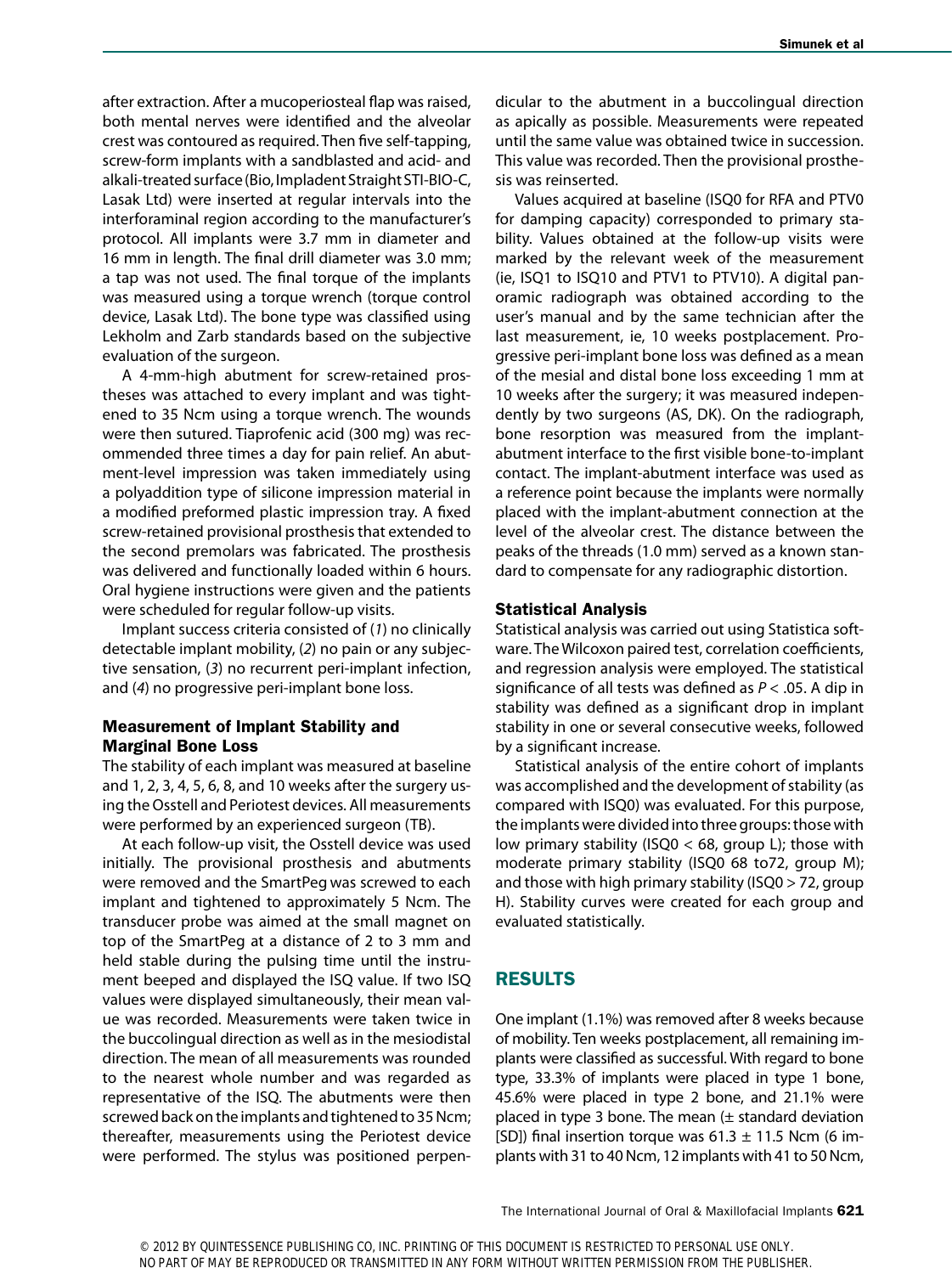

Fig 1 Mean ISQ values during the study period. Fig 2 Mean PTVs during the study period.



| Table 1 Mean ISQs and PTVs (± SDs) During the Study Period |           |              |            |      |                                                                                                                                        |   |  |  |           |  |  |  |
|------------------------------------------------------------|-----------|--------------|------------|------|----------------------------------------------------------------------------------------------------------------------------------------|---|--|--|-----------|--|--|--|
|                                                            | Time (wk) |              |            |      |                                                                                                                                        |   |  |  |           |  |  |  |
| <b>Value</b>                                               | $\bf o$   | $\mathbf{1}$ | $\sqrt{2}$ | $-3$ | $\overline{4}$                                                                                                                         | 5 |  |  | <b>10</b> |  |  |  |
| <b>ISO</b>                                                 |           |              |            |      | $72.5 \pm 5.5$ $70.3 \pm 6.2$ $70.7 \pm 5.8$ $71.7 \pm 5.4$ $72.3 \pm 4.9$ $72.4 \pm 4.4$ $72.6 \pm 4.1$ $72.7 \pm 3.6$ $72.9 \pm 3.1$ |   |  |  |           |  |  |  |
| <b>PTV</b>                                                 |           |              |            |      | $-4.6 \pm 1.3$ $-5.0 \pm 1.1$ $-5.1 \pm 1.3$ $-5.1 \pm 1.5$ $-5.0 \pm 1.3$ $-5.5 \pm 1.6$ $-5.4 \pm 1.2$ $-5.7 \pm 1.1$ $-5.6 \pm 1.1$ |   |  |  |           |  |  |  |

26 implants with 51 to 60 Ncm, 33 implants with 61 to 70 Ncm, and 13 implants with 71 to 80 Ncm). The mean (± SD) primary stability, as measured with RFA, was 72.5  $\pm$  5.5 ISQ (2 implants with 51 to 60 ISQ, 6 implants with 61 to 65 ISQ, 25 implants with 66 to 70 ISQ, 31 implants with 71 to 75 ISQ, 19 implants with 76 to 80 ISQ, and 7 implants with 81 to 85 ISQ). The mean primary stability  $(\pm$  SD) as measured via damping capacity was  $-4.6 \pm 1.3$  PTV (1 implant with 0 to  $-1$  PTV, 14 implants with –2 to –3 PTV, 51 implants with –4 to –5 PTV, and 24 implants with  $-6$  to  $-7$  PTV). A correlation between the final insertion torque and bone type was confirmed  $(r = -0.63, P < .001)$ . A correlation between bone type and ISQ0 was not confirmed (*r* = –0.07, *P* > .05), and there was no correlation between final insertion torque and ISQ0 (*r* = 0.02, *P* > .05). On the other hand, correlations between bone type and PTV0 (*r* = 0.43, *P* < .001) and between final insertion torque and PTV0 (*r* = –0.40, *P* < .001) were confirmed.

Stability curves created from the ISQs and PTVs are presented in Figs 1 and 2, and stability values are presented in Table 1. While a dip in stability was not detected by damping capacity, it was obvious and statistically significant as measured with RFA. The most pronounced dip in ISQs occurred 1 week after implant placement, with a mean decrease of 2.2 (range, –7 to +4, *P* < .001). The ISQs rose significantly every week until the fourth week (*P* < .001, *P* < .05, *P* < .001, and *P* < .001, respectively). The closest value to ISQ0 was reached at 5 weeks postplacement, and the ISQs then rose continuously but insignificantly until the end of the experiment. While ISQ10 was not significantly different from ISQ0, PTV10 was significantly lower than PTV0 (mean difference, 0.96 PTV, *P* < .001).

The coefficient of determination describing the dependence of ISQ on PTV values was  $R^2 = 0.06$  ( $P < .001$ ). Thus, the strength of this relationship was rather low, but it remained statistically significant (Fig 3).

A multiple regression model was used in which ISQ10 was a dependent variable and ISQ0, density, and torque were independent variables ( $R^2$  = 0.637). According to this analysis, only ISQ10 was dependent on ISQ0 (*P* < .001), while ISQ0 was not related to density or torque  $(P > .05)$ .

Fifteen implants were included in group L, 29 implants in group M, and 46 implants in group H. Stability curves for each of these groups are shown in Fig 4, and the respective stability values are shown in Table 2. The stability dip was most significant at 1 week postplacement in all groups, when it reached 3.5 ISQ in group L, 1.8 ISQ in group M, and 2.0 ISQ in group H (*P* < .001). The stability dip was greater in group L than in groups M and H  $(P < .01)$ . During the 10-week experiment, implant stability rose by 5.5 ISQ in group L and by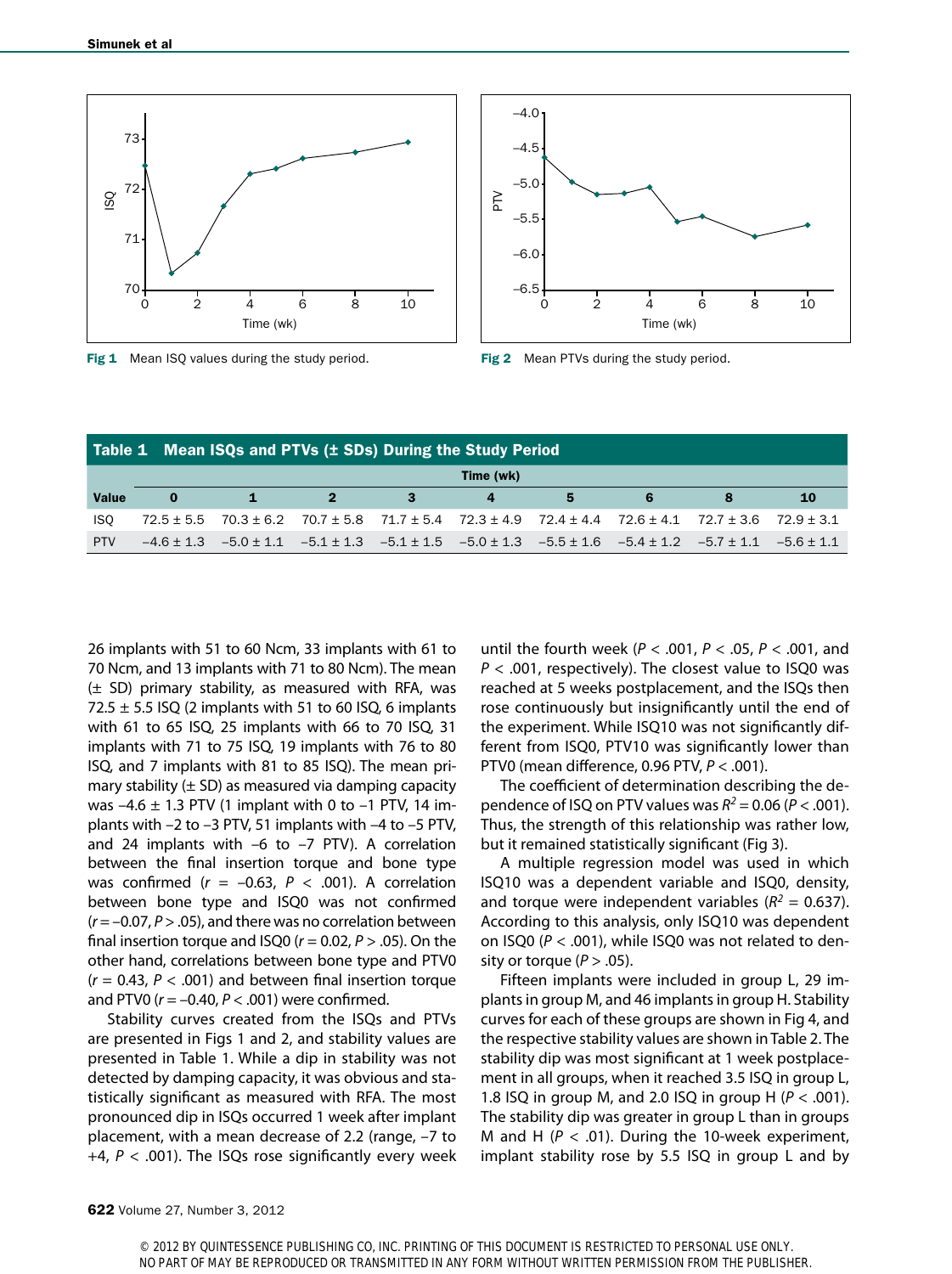

Fig 3 Regression of ISQs on PTVs. The correlation was weak  $(R^2 = 0.06)$  but significant (*P* < .001).



Fig 4 Development of implant stability (in ISO) in relation to primary stability. Group H: ISQ0 > 72; group M: ISQ0 68 to 72; group L: ISQ0 < 68.

|         | Table 2 Mean ISQs (± SDs) in Each Group During the Study Period |                                                                                                                                        |                                                                                                          |    |   |   |   |                                                             |                |  |  |
|---------|-----------------------------------------------------------------|----------------------------------------------------------------------------------------------------------------------------------------|----------------------------------------------------------------------------------------------------------|----|---|---|---|-------------------------------------------------------------|----------------|--|--|
|         | Time (wk)                                                       |                                                                                                                                        |                                                                                                          |    |   |   |   |                                                             |                |  |  |
| Group   | $\bf{0}$                                                        | $\mathbf{1}$                                                                                                                           | $\overline{\mathbf{2}}$                                                                                  | -3 | 4 | 5 | 6 |                                                             | <b>10</b>      |  |  |
| Group H | 76.6 ± 3.1                                                      |                                                                                                                                        | $74.7 \pm 3.5$ $74.8 \pm 3.1$ $75.6 \pm 3.0$ $75.7 \pm 2.6$ $75.5 \pm 2.3$ $75.4 \pm 2.3$ $75.2 \pm 2.6$ |    |   |   |   |                                                             | $74.8 \pm 2.7$ |  |  |
| Group M |                                                                 | $70.2 \pm 1.5$ 68.4 $\pm$ 2.7 68.9 $\pm$ 2.9 69.6 $\pm$ 2.5 70.3 $\pm$ 3.0                                                             |                                                                                                          |    |   |   |   | $70.4 \pm 3.2$ $70.6 \pm 3.3$ $70.8 \pm 2.5$ $71.5 \pm 1.3$ |                |  |  |
| Group L |                                                                 | $64.1 \pm 3.8$ $60.7 \pm 4.3$ $61.7 \pm 4.5$ $63.7 \pm 4.2$ $65.6 \pm 4.3$ $66.7 \pm 3.5$ $68.0 \pm 3.5$ $68.9 \pm 2.9$ $69.7 \pm 2.8$ |                                                                                                          |    |   |   |   |                                                             |                |  |  |

Fig 5 Development of stability in a failed implant, which was removed 8 weeks postplacement.



1.3 ISQ in group M and dropped by 1.8 ISQ in group H (*P* < .001). Differences between the three groups were highly significant (*P* < .001).

The progression of ISQs and PTVs in the only failed implant is shown in Fig 5. The implant was inserted in type 3 bone with an insertion torque of 60 Ncm. During the first 6 weeks after placement, this implant did not show any signs of failure and all performed measurements were free of pain. However, 8 weeks after placement it was not possible to remove the abutment without causing pain, and the implant was removed from its bone bed, with the site anesthetized locally.

#### **DISCUSSION**

The present study was designed to accomplish, as much as possible, standardized experimental conditions. The implants were inserted in the interforaminal area of the mandible, where compact bone prevails. All implants featured the same length, diameter, and surface properties.

In the present study, high values for insertion torque were achieved as a result of the bone quality in the anterior mandible, the implant design, and the omission of tapping. A high final insertion torque may be useful

The International Journal of Oral & Maxillofacial Implants 623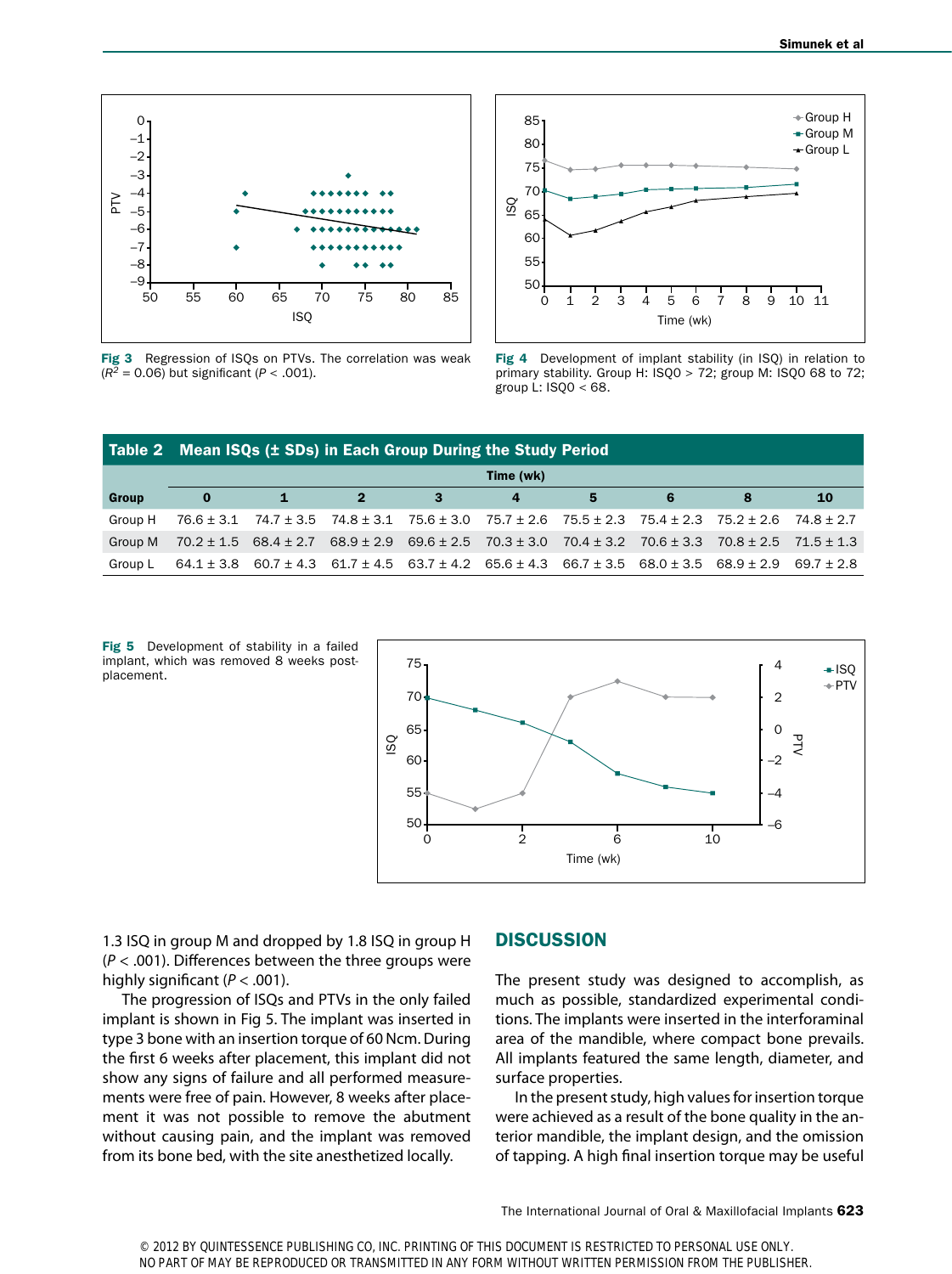for immediate implant loading<sup>17</sup> and can contribute to safe manipulation with the implant during the healing period. Insertion torque can be measured easily and is considered to be an indirect indicator of primary implant stability.19 However, the present study observed a correlation of insertion torque with PTV only; a correlation between final insertion torque and ISQ could not be confirmed.

Any dip in implant stability has fundamental clinical importance for immediately loaded implants. If the stability decreases below a critical level during the healing process, a functionally loaded implant cannot withstand masticatory forces, becomes mobile, and fails. There is a considerable lack of agreement regarding the parameters of the dip in postinsertion stability. Studies that have demonstrated this dip in stability have usually observed it between the second and eighth weeks following implant placement.5,13–15,20–24 The maximum stability drop was detected during the third or fourth week postplacement<sup>13-15,20,21</sup> and ranged from 2 to 12 ISQs below the baseline ISQ.<sup>5,13</sup>

However, some studies did not observe this decrease in stability.6,25 These differences in results may be related to variations in the design of implants employed, especially variations in surface properties.<sup>24,26,27</sup> A time dependence of implant stability, without the initial decline, has been observed in association with rapid increases in bone-implant contact. This feature is typical for fluoride-treated or alkali-treated, ie, potentially bioactive, surfaces.25,28 Accelerated formation of boneto-implant contact contributes to a faster increase in biologic stability. This biologic process compensates for any decrease of mechanical stability and ensures consistency in stability over time, without the drop during the healing period.<sup>25</sup> Geckili et al measured the stability of titanium grit–blasted dental implants with and without fluoride treatment longitudinally in a comparative study.<sup>12</sup> Implants were inserted interforaminally in the mandible and were followed for 24 weeks. Implants without fluoride treatment showed a statistically significant drop in ISQ (mean, 4.9 units) in the first 2 weeks after implant placement. This change was statistically insignificant in the second group of implants, suggesting that fluoride modification of the implant surfaces may enhance the osseointegration process.12 Similar trends were observed with fluoridetreated implants in other studies.<sup>2</sup>

The results are ambivalent for the widely used SLA (sandblasted, large-grit, acid-etched; Straumann) and SLActive surfaces, despite the unquestionably positive effect of both surfaces on osseointegration.<sup>29</sup> Sim and Lang detected a continuous increase in ISQs without signs of a dip in implants with an SLA surface during a 12-week period after implant placement.<sup>2</sup> Valderrama et al came to similar conclusions.<sup>18</sup> On the other

hand, Schätzle et al detected a dip in stability in palatal implants with SLA and SLActive surfaces.<sup>29</sup> However, features of the stability curve were different for both surfaces, suggesting a tendency for the SLActive surface to contribute to a decreased healing time. Han et al also detected a period of reduced stability, but without any difference between SLA and SLActive surfaces.16 ISQs decreased by 3 to 4 units during healing and reached the lowest values in the third week. Following this, the ISQs increased steadily up to the 12th week. Lai et al detected a dip in stability between weeks 2 and 6 for implants with the SLA surface.<sup>13</sup> Depression of the curve was significant and reached 12 ISQs.

The results of some studies were very difficult to interpret, and several authors therefore consider RFA to be a controversial method.<sup>30</sup> Abrahamsson et al detected neither a dip in stability nor a significant difference in development of ISQs between implants with the SLA surface and implants with a turned surface during a 12-week experiment in Labrador dogs, although the degree of bone-to-implant contact was significantly higher at the SLA surface.<sup>8</sup>

The present study confirmed a dip in stability between the first and fourth week postplacement. The ISQs did not change significantly after the fifth week. On average, the maximum dip was only 2.2 ISQ. Comparison with the aforementioned studies indicates that depression of the curve was relatively shallow and subsided rapidly. This could be explained by the alkalitreated surface Bio, which is potentially bioactive.25 The three-dimensional macro-, micro-, and nanostructured Bio surface may significantly enhance the surface reactivity with the surrounding ions, amino acids, and proteins, which modulate the initial cellular events at the cell-implant interface. $25$  In addition, the wettable, hydrophilic Bio surface enhances the establishment of good contact between the blood clot and the implant. It rapidly induces adsorption of calcium and phosphate ions on contact with the ions of the blood plasma.<sup>25</sup> This mechanism can accelerate the formation of a stable bone-implant interface.25 Hence, it can be hypothesized that the dip in stability was minimized by the effect of the highly textured and hydrophilic Bio surface, which accelerated the acquisition of biologic stability.<sup>25,31</sup>

The parameters of the dip can be influenced by factors other than surface properties and implant macrodesign as well, eg, timing of functional loading or bone type.<sup>20</sup> Zhou et al compared immediately loaded with delayed loaded SLA implants and discovered that the ISQs for immediately loaded implants were significantly higher. The maximum stability dip was reached at 2 weeks postsurgery, while in delayed loaded implants this dip was observed 2 weeks later.<sup>5</sup> Implants in types 1 and 2 bone showed higher implant stability than implants inserted into type 3 bone.<sup>5</sup>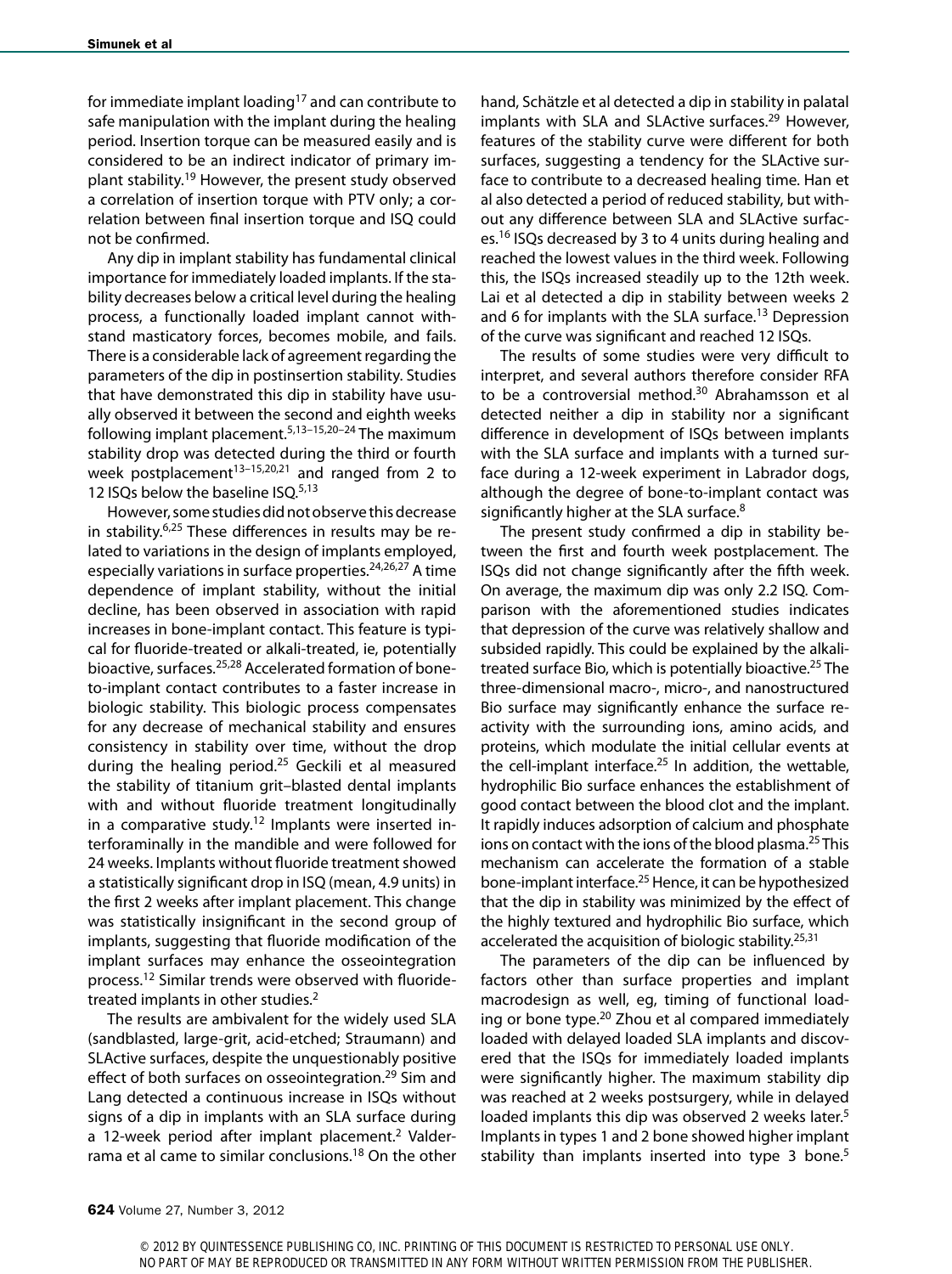In the present study, the anatomical conditions were uniform, distinguishing this study from most other studies.13,15,21–24 Implants were inserted only in the anterior mandible and loaded immediately. Functional loading could have promoted bone formation and maturation around the implants, making the surrounding bone stronger.<sup>20</sup> All these factors may have influenced the unusual timing of the stability dip.

Several authors have studied the effect of primary implant stability on the development of overall stability during healing. It was demonstrated that stability changes are mainly dependent on primary implant stability.<sup>2</sup> In a 12-week clinical study, Nedir et al found that ITI implants with  $ISQ0 < 60$  exhibited a stability increase, whereas implants with ISQ0 between 60 and 69 exhibited decreased stability after 8 weeks.<sup>7</sup> The implants returned to their initial stability values at the end of the 12-week period. Implants with ISQ0 > 69 exhibited decreased stability during the first 4 weeks, after which they maintained stability. In a similar longitudinal study, West and Oates employed the same type of implants and divided them into two groups (ISQ0 < 56 and ISQ0 > 56).<sup>32</sup> During the first 16 weeks, implants in the first group maintained a lower ISQ than the implants in the second group. Thereafter, the differences were statistically insignificant; both groups maintained a value of 61 ISQ. Similarly, Friberg et al stated that the stability of implants placed in softer bone would "catch up" over time with implants placed in denser bone.<sup>19</sup> A study conducted by Simunek et al showed a significant increase in stability for implants with low primary stability (ISQ0 < 68), while high-primary-stability (ISQ0 > 72) implants lost some stability over time.<sup>4</sup> Balshi et al came to the same conclusions.<sup>20</sup> Limiting values of ISQ 68 and 72 were chosen with consideration of the results of a previous investigation of the same research group. This research revealed that, within an ISQ range of 68 to 72, stability alterations during the healing period are minimal.

The present study confirmed most previously published results. When ISQ0 and ISQ10 values were compared, group L, with the lowest primary stability, presented a significant increase in ISQs (average increase of 5.5 ISQ, *P* < .001). On the other hand, group H implants, with high primary stability, demonstrated a significant drop in stability (on average, 1.8 ISQ, *P* < .001). Group M implants, with moderate primary stability, presented a mild but a significant increase in stability (on average, 1.3 ISQ, *P* < .001), in contrast to an earlier study conducted by the same research group.<sup>4</sup> This minor discrepancy may be a result of the arbitrary classification of the primary stability into three intervals.

When analyzing the dip in implant stability with respect to primary stability, the observed dip in stability was significantly more pronounced in group L than in the other two groups. Group L had less boneto-implant contact initially, such that the same pattern of remodeling could reduce the percentage of boneto-implant contact more significantly than for group H. Very similar results were observed in implants with the SLA surface by Barewal et al.<sup>14</sup> Implants in type 4 bone had significantly lower primary stability and showed a significantly greater dip in stability than implants in types 1, 2, or 3 bone.

The development of implant stability in all three groups was characterized by an initial drop in stability, which was most pronounced at 1 week after implant placement. An increase in implant stability followed. It could be hypothesized that this phenomenon is caused by an unusually fast decrease in stability as a result of the implant design or the above-average bone mineralization in the anterior mandible, combined with a rapid onset of osseointegration of the acid- and alkali-treaded implant surface. To confirm this hypothesis, further studies are necessary. Further developments, consisting of a stability increase in groups L and M over the initial values and a drop in implant stability in group H to below the initial value, could be explained by an overall trend of achieving a common level of secondary implant stability.<sup>4</sup> This trend could be influenced by the biologic response of variously mineralized bone to the immediate loading.

Contradictory results have been reported on the comparability of RFA and damping capacity measurements. Cehreli et al performed a meta-analysis and reached the conclusion that there is no correlation between both methods.33 Determination of the damping capacity is considered to be more susceptible to clinical variables influencing the measurements and less precise.34,35 On the other hand, several animal experiments, human cadaver studies, and clinical studies showed moderate to strong correlation of both methods.19,36,37 Some in vitro experiments with the Osstell and Periotest devices found a linear association between measurements, with high statistical correlation coefficients of  $-0.9$  and  $-0.8$ <sup>38,39</sup> However, in the present study, dependence of ISQ on PTV was rather low  $(R^2 = 0.06, P < .001)$ . An explanation could be sought in the specific conditions of the anterior mandible, which typically consists of highly mineralized bone. In comparison to Osstell, the Periotest device applies a much greater force to the implant-bone interface; therefore, based on the bone quality, the sensitivity of each technique can be different.

Opinions regarding the mutual relationships between bone type, final insertion torque, and primary implant stability are not uniform. Nearly the same number of studies confirms or denies a correlation of the primary stability with bone type.<sup>2,8,29,30,33,40-42</sup> The present study did not confirm a correlation between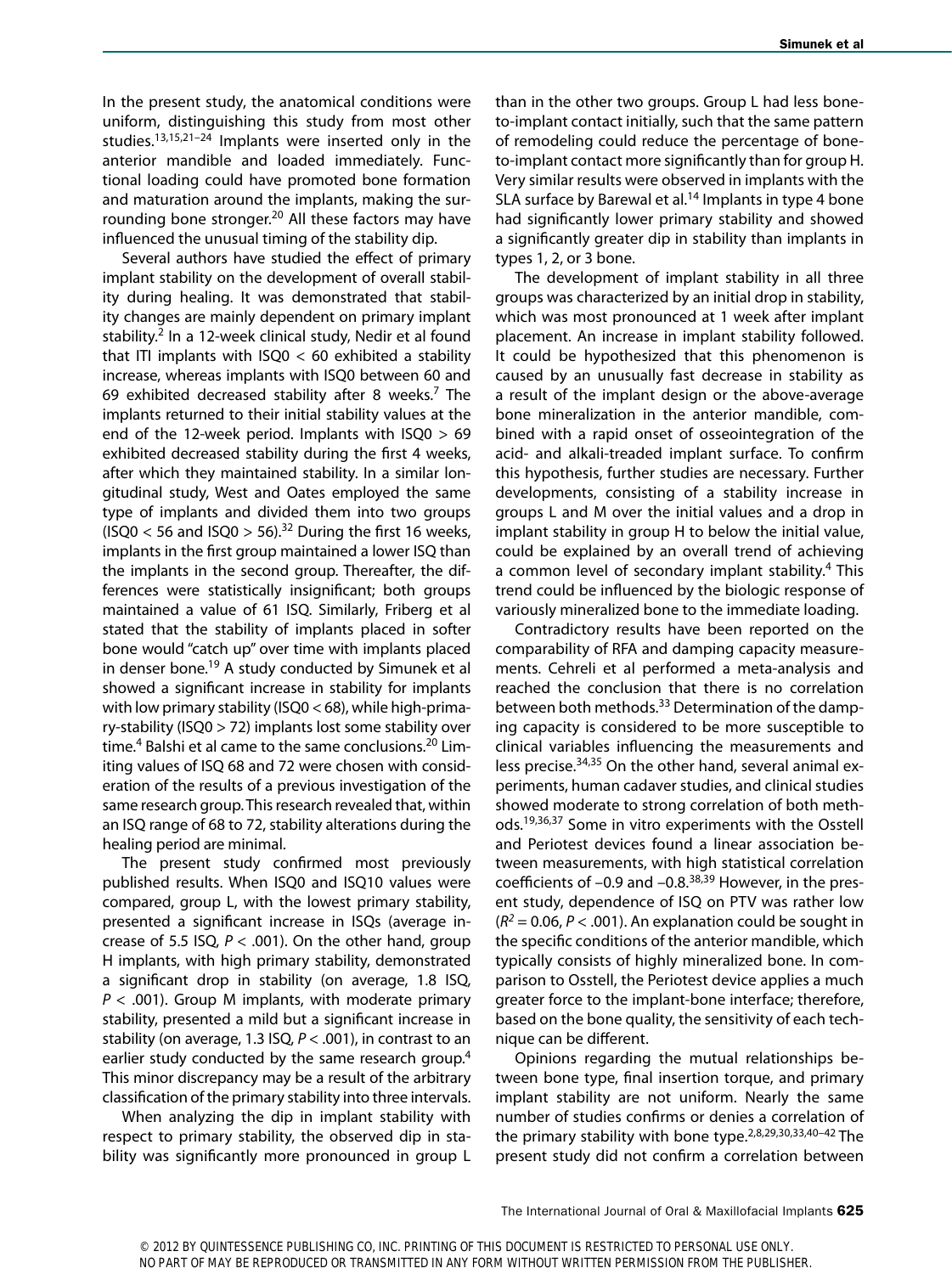the type of bone and ISQ0 or between the final insertion torque and ISQ0. However, the damping capacity measurements revealed a significant effect of these parameters on the primary implant stability that was, nevertheless, not very marked. This may be a result of the high bone quality in the anterior mandible, where high insertion torque can be achieved. A noncontact magnetic pulse of the ISQ device might not be able to distinguish the relatively strong interface stiffness of implants. An intense mechanical tapping device such as the Periotest might not necessarily be influenced as strongly by the high-quality bone. If these implants had been placed in lower quality bone, the discrepancy between the devices might have been lessened or absent. A relationship between the final insertion torque and the bone type  $(r = -0.63, P < .001)$ was demonstrated, which is in agreement with other studies.<sup>43</sup>

The predictive validity of RFA in detecting the failing implant in the present study should be questioned.<sup>2</sup> The prevailing opinion is that ISQ values under 50 should be considered critical.<sup>5</sup> A decrease in ISQ values of 20 or more indicates an already disintegrated implant, rather than a disintegrating one.<sup>9</sup> Only one implant failed in the present study. The RFA values dropped from the initial 70 ISQ to 55 ISQ prior to the implant's removal. The decrease was linear and had begun as early as the first week postplacement. Such a stability curve should warn the clinician of possible implant failure. It cannot be ruled out that the repeated implant manipulation during the experimental period contributed to the implant's failure. The contribution of the actual Periotest measurement cannot be ruled out either.

In formulating particular conclusions, the authors of this study are aware of its limitations. The sample size is small. The relationships between insertion torque, PTV, and ISQ might have been distorted by the inclusion of only the homogenous anterior mandible area. Statistical conclusions are also affected by the patient dependency of the data, as the sample included more than one implant per patient. The criteria for dividing implants into three groups were purely arbitrary and may have influenced the statistical outcomes. Finally, postplacement panoramic radiographs were not obtained; thus, a precise relationship between the implant and the alveolar crest could not be confirmed.

## **CONCLUSIONS**

With consideration of the present evaluation of alkalitreated immediately loaded implants in the anterior mandible, the following conclusions may be drawn:

- 1. Longitudinal measurement of implant stability using RFA demonstrated a dip in stability in the period between the first and fourth weeks postplacement. The mean dip in stability was 2.2 implant stability quotients (ISQs) and reached its peak 1 week after implant placement. No dip was detected when stability was measured via damping capacity.
- 2. Implants with low primary stability (ie,  $ISQ < 68$ ) showed a significant increase in stability during the healing period, while implants with high primary stability (ISQ > 72) lost some stability over time.
- 3. A correlation between measurement of implant stability using resonance frequency analysis and damping capacity was rather low but still significant.
- 4. It was confirmed that the bone type correlates with the final insertion torque, but only damping capacity measurement revealed a significant effect of these parameters on the primary stability of an implant.

## ACKNOWLEDGMENTS

The authors thank J. Bukac, PhD (Department of Medical Biophysics, Charles University in Prague, Faculty of Medicine in Hradec Kralove, Czech Republic), for his assistance with statistical analyses.

# REFERENCES

- 1. Atsumi M, Park SH, Wang HL. Methods used to assess implant stability: Current status. Int J Oral Maxillofac Implants 2007;22:743–754.
- 2. Sim CPC, Lang NP. Factors influencing resonance frequency analysis assessed by Osstell mentor during implant tissue integration: I. Instrument positioning, bone structure, implant length. Clin Oral Implants Res 2010;21:598–604.
- 3. Karl M, Graef F, Heckmann S, Krafft T. Parameters of resonance frequency measurement values: A retrospective study of 385 ITI dental implants. Clin Oral Implants Res 2008;19:214–218.
- 4. Simunek A, Strnad J, Kopecka D, et al. Changes in stability after healing of immediately loaded dental implants. Int J Oral Maxillofac Implants 2010;25:1085–1092.
- 5. Zhou W, Han C, Li Y, Li D, Song Y, Zhao Y. Is the osseointegration of immediately and delayed loaded implants the same? Comparison of the implant stability during a 3-month healing period in a prospective study. Clin Oral Implants Res 2009;20:1360–1366.
- 6. Bischof M, Nedir R, Szmukler-Moncler S, Bernard JP, Samson J. Implant stability measurement of delayed and immediately loaded implants during healing. A clinical resonance-frequency analysis study with sandblasted-and-etched ITI implants. Clin Oral Implants Res 2004;15:529–539.
- 7. Nedir R, Bischof M, Szmukler-Moncler S, Bernard JP, Samson J. Predicting osseointegration by mean of implant primary stability. A resonance-frequency analysis study with delayed and immediately loaded ITI SLA implants. Clin Oral Implants Res 2004;15:520–528.
- 8. Abrahamsson I, Linder E, Lang NP. Implant stability in relation to osseointegration: An experimental study in the Labrador dog. Clin Oral Implants Res 2009;20:313–318.